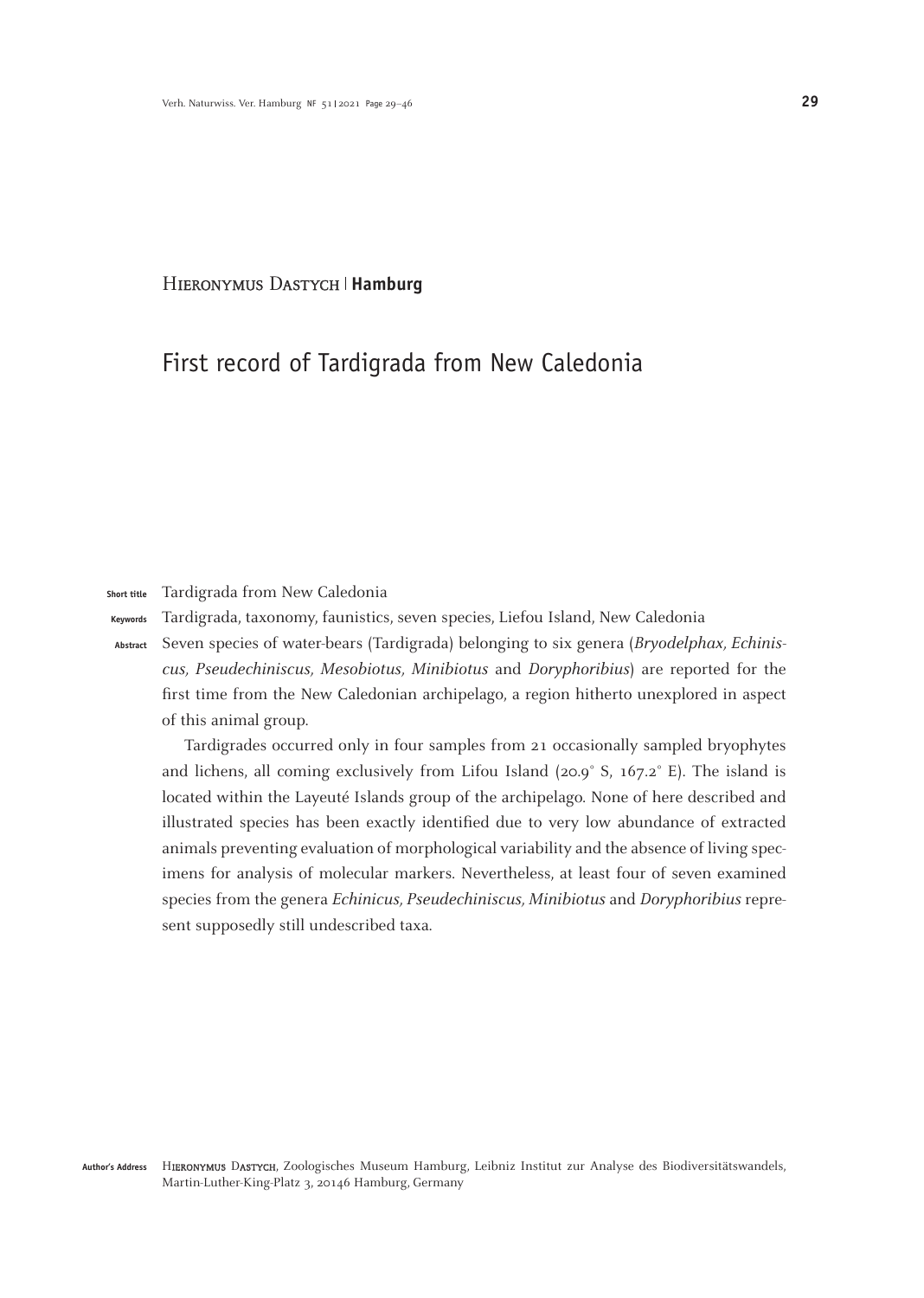# Introduction

The tardigrade fauna of the Australasian Realm is very poorly known and from the New Caledonian archipelago no information about the presence of these animals has been published yet.

Twenty years ago Dr. Anne Bedos and Dr. Louis Deharveng collected in the archipelago some samples of bryophytes and lichens at the occasion of their studies of soil and cave fauna and kindly put these cryptogamic plants at my disposal for examination of tardigrades. In this paper I describe and illustrate several tardigrade taxa which occurred in the samples, as it seems opportune to provide such still unknown data.

# Materials and Methods

Altogether 21 bryophyte and lichen samples have been collected. The material came mainly from the Layeuté Islands (Lifou, Tiga, Mara, Ouvea), two samples originated from the main island, La Grande-Terre. However, tardigrades were found only in four samples from Lifou Island (20.9° S, 167.2° E), all sampled on 23rd October 2000 and below 50 m a.s.l. The samples came from the following localities (the number of the animals found is presented in square brackets):

- Hnaeu, near Hunane Cave: moss on calciferous (coral) rock at the ground level, one sam-A) ple [2 tardigrades];
- Mu, Cap des Pins (three samples): 1. Moss on calciferous ground near *Araucaria* forest [2]; B)2. Mosses from *Araucaria* bark [20]; 3. Lichens from *Araucaria* trunk [32].

The collected plants were placed into small paper bags, dried and stored. Recently the animals have been extracted by the method described in Dastych (1980a). Sand, fine rocky residues, the remains of detritus and other parts of sediment which were washed out from the plants during the extraction were examined with 10 % hydrochloric acid (HCL) for the presence of calcium carbonate (compare e. g. Dastych 1988). Tardigrades were mounted on 14 microscope slides either in chloral gums (Faure's or Hoyer's medium) or in polyvinyl-lactophenol (PVL). One slide containing two tardigrades from the sample B1 was re-mounted due to poor preservation of the animals but one specimen has been lost during the procedure. Tardigrades were examined and microphotographs were taken with phase- and differential interference contrast microscope ZEISS "Photomikroskop III". The measurements were made under phase contrast using ocular micrometer. The slides (12) are deposited in the Zoological Museum, Centre of Natural History, University of Hamburg (the Accession No.: ZMH A1-12/2021).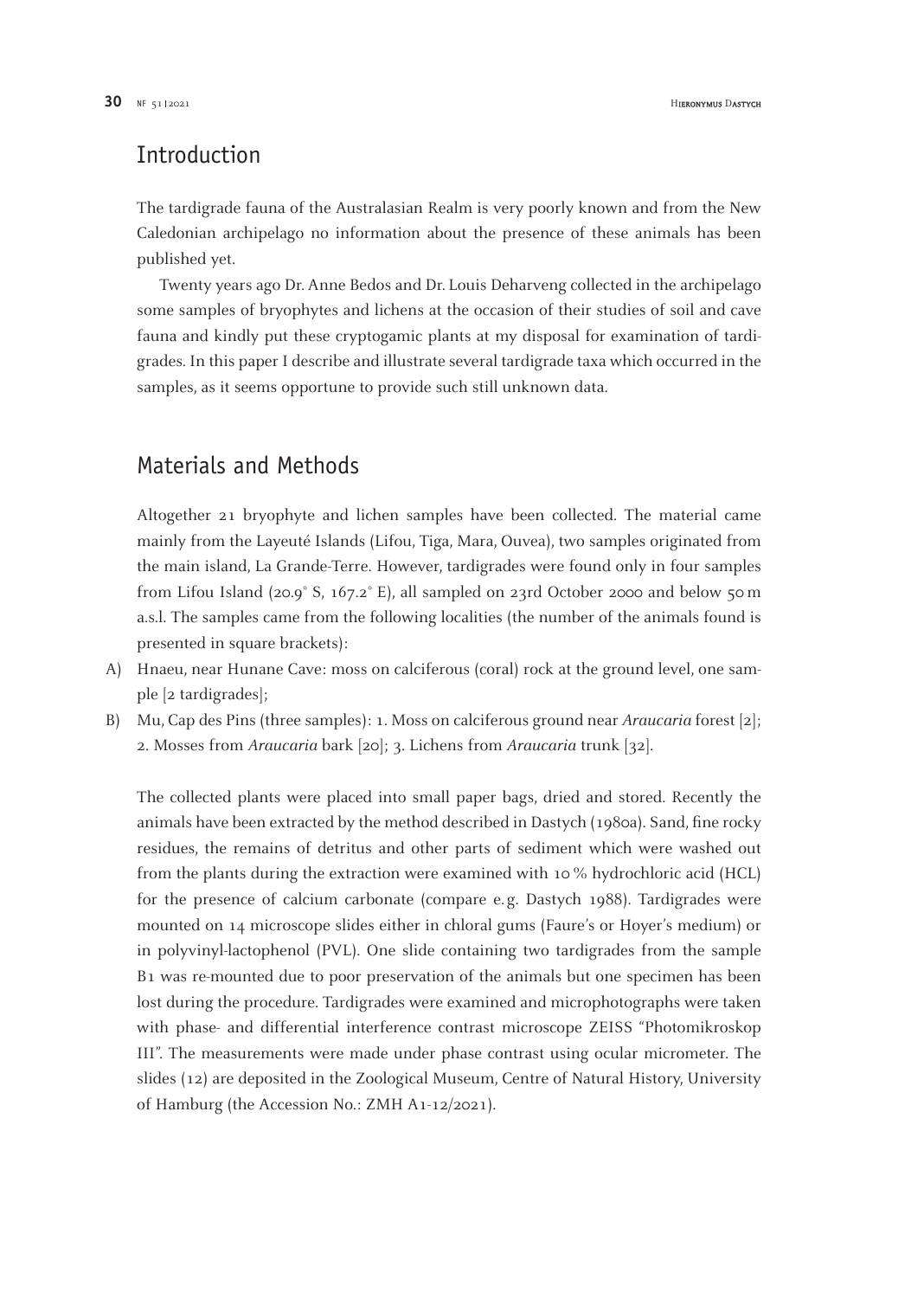# Abbreviations and symbols used:

an – anus; cA – cirrus A (= seta A, = appendage A); cl – claw; dc – dentate collar; DIC – differential interference contrast; ey – eye-dot; go – gonoporus; HP – head plate; M1 – first median plate;  $M_2$  – second median plate;  $M_3$  – third median plate; n – sample size  $(=$ number of specimens); pc – papilla cephalica  $(=$ cephalic papilla,  $=$  secondary clava); PHC – phase contrast; PP – pseudosegmental plate; pt ss – stylet supports index (see Pilato 1981 for the index definition); SP – shoulder (= scapular) plate; ss – stylet support; st – stylet; TP – terminal plate; I – the first pair of dorsal paired plates; II – the second pair of dorsal paired plates; 2nd – second leg; 3rd – third leg.

### Results

Altogether 56 tardigrades but no eggs have been found. The animals represent seven species within six genera, they are listed and described below.

Class: Heterotardigrada Marcus, 1927 Family: Echiniscidae Thulin, 1928 *Bryodelphax* cf. *arenosus* Ga˛siorek, 2018 (Fig. 1)

Length 90–130 $\mu$ m (mean=90.9 $\mu$ m, n=34); not mounted animals pale-greyish, transparent in preserving media. Dorsal plates well developed, characteristically sculptured (Fig. 1). Dorsum covered with internal cuticular pillars, noticeable in dorsal view as closely placed minute granules. They are the largest (ca. 0.5µm in diameter) in the posterior part of terminal plate but indiscernible on venter. Small pore-like structures, strongly refracting the light and visible as bright dots/ points are distributed all over the dorsum, particularly on the shoulder and terminal plate (Fig. 1).

The cuticle in the central area of the shoulder plate thickened, thus darker and distinctly faceted. Its surface is covered with flat and mostly irregularly shaped thickenings which are more or less fused. The thickenings form 3–4 transversally oriented thicker and darker cuticular ridges (Fig. 1). The anterior ridge (transversal belt) is mostly the largest one and it covers almost a half of the central area of the shoulder plate. Additionally, a longitudinal but shorter and less discernible ridge occurs along the median line of the plate. Terminal plate with two elongated longitudinal sutures. The area between the sutures covered with several short, more or less distinct cuticular ridges. The ridges are mostly variably oriented (Fig. 1). Third median plate not divided. Ventral plates absent; venter smooth, i. e. without granulation or pore-like dots.

Cephalic papilla and primary clava short, head cirri slightly thickened at their bases (cirrophores?). The seta A about 25 % of the body length (20.1–29.8  $\mu$ m, mean=24.3  $\mu$ m, n= 23). No other body appendages present.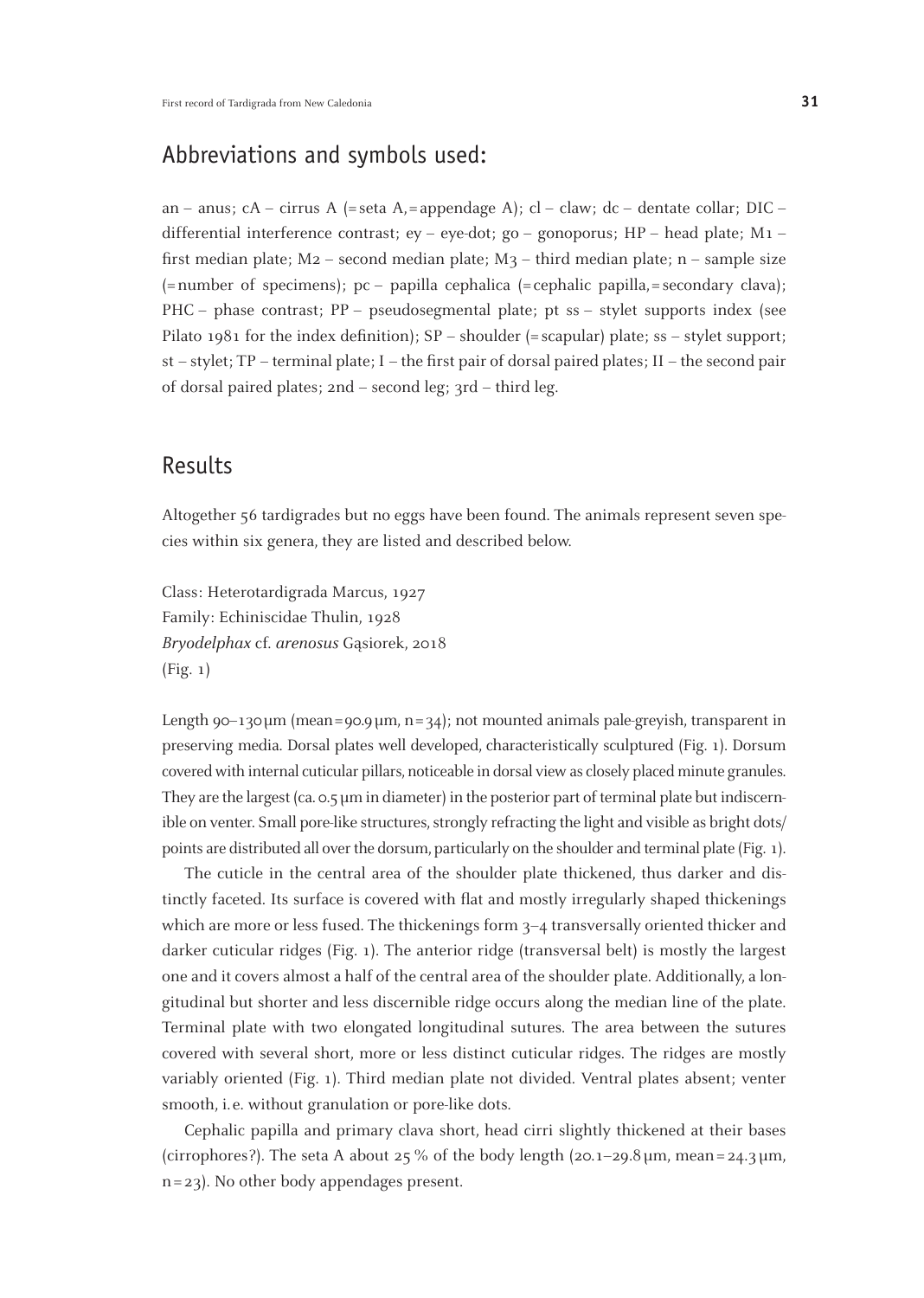

1. *Bryodelphax* cf. *arenosus* Ga˛siorek et al., dorsal view. 2. *Pseudechiniscus* sp., male, dorsal view. 3. Same specimen as in Fig. 2, its genitoanal region. PHC-images. Abbreviations: see list in Materials and Methods. **Figs 1–3**

No spine on leg I; leg IV with tiny dome-like papilla (ca. 1  $\mu$ m in diameter), well visible only in several animals. Pulvini present but the leg plates I-III not discernible. The cuticle on legs IV more thickened and darker, but without dentate collar. External claws smooth, internal ones with tiny spines (spurs) directed downwards and located closely to the claw bases.

Measurements in a specimen 116 µm long (Fig. 1, female): cephalic papilla and primary clava (i.e. the clava at seta A) 3.6µm long, cirrus internus and externus 7.2 and 11.7µm long, respectively. Shoulder plate 15.3µm long, seta A 25.0µm, internal claw IV 5.9µm in length.

- The sculpturing of the cuticle (the ridges, sutures) is mostly well discernible in PHC, but in DIC microscopy sometimes hardly visible or not discernible. The internal cuticular pillars (i. e. "granulation") are clearly recognizable in these both optical techniques. **Note**
- 37 animals (14 females, 23 specimens with unknown sex). Among them no males, no "larvae" (= 2-clawed juveniles) were found. **Examined**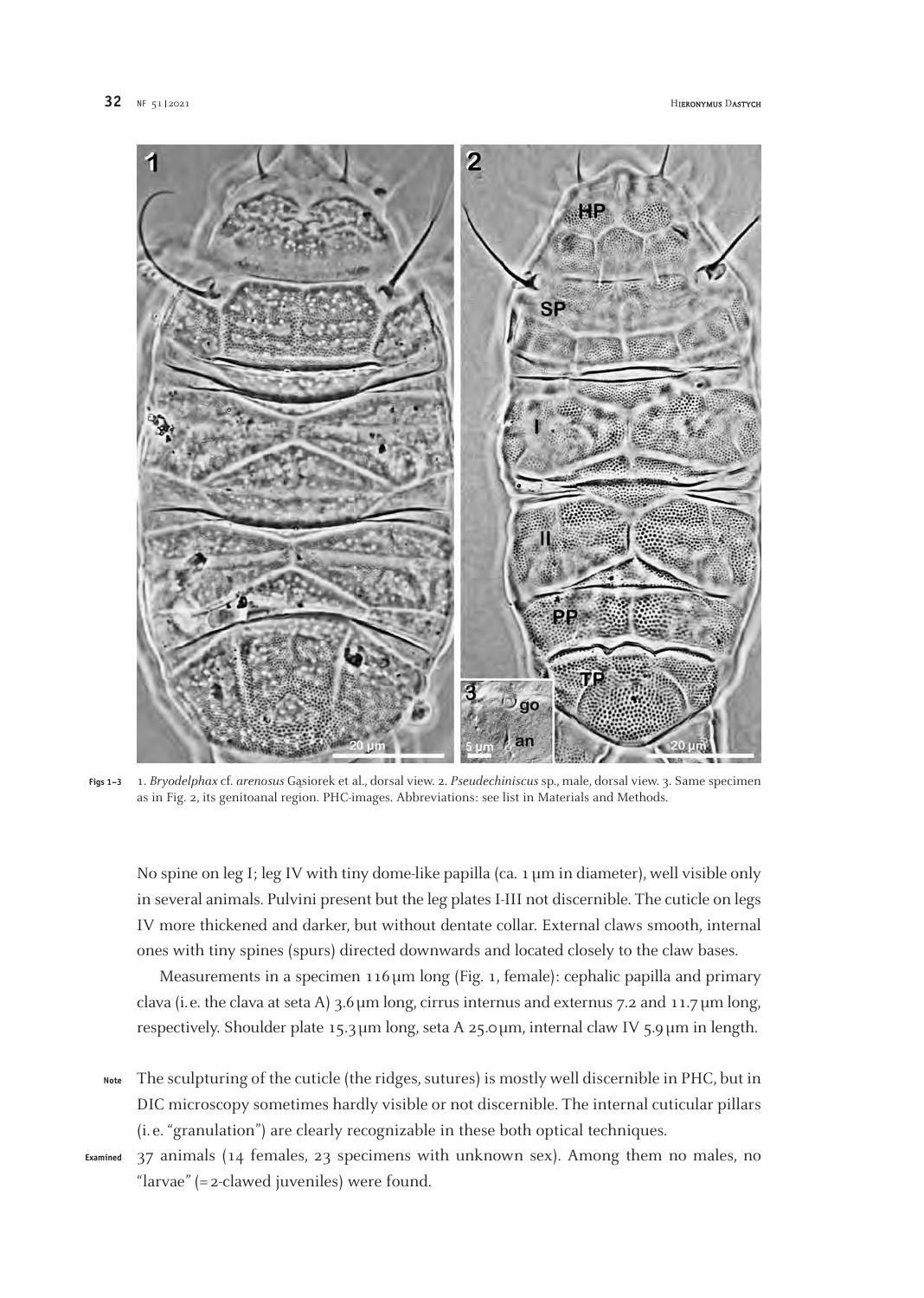

*Pseudechiniscus* sp. 4. Female, dorsal view. 5. Same specimen as in Fig. 4, its ventral side with the net-like struc-**Figs 4–8**ture and genitoanal region. 6–8. Variability of spines on pseudosegmental plate. PHC-images. Scale bars in Figs 6–8= 10µm. Abbreviations: see list in Materials and Methods.

B2, B3 (six and 31 specimens, respectively). **Localities**

The sculpturing pattern on dorsal plates in examined specimens is very similar to that observed in two paratypes of *Bryodelphax arenosus* Gasiorek, 2018. The micrographs in the original description of the species (see Gąsiorek 2018, particularly Fig. 3) are not optimal, thus they do not allow for exact comparison of these structures during identification. The pattern closely resembles also that one in *B. decoratus* Gasiorek, Vončina, Degma & Michalczyk, 2020 (see Gąsiorek et al. 2020: Fig. 5). In the New Caledonian specimens no ventral plates have been found and they are also not reported in *B. arenosus.* However, **Remarks**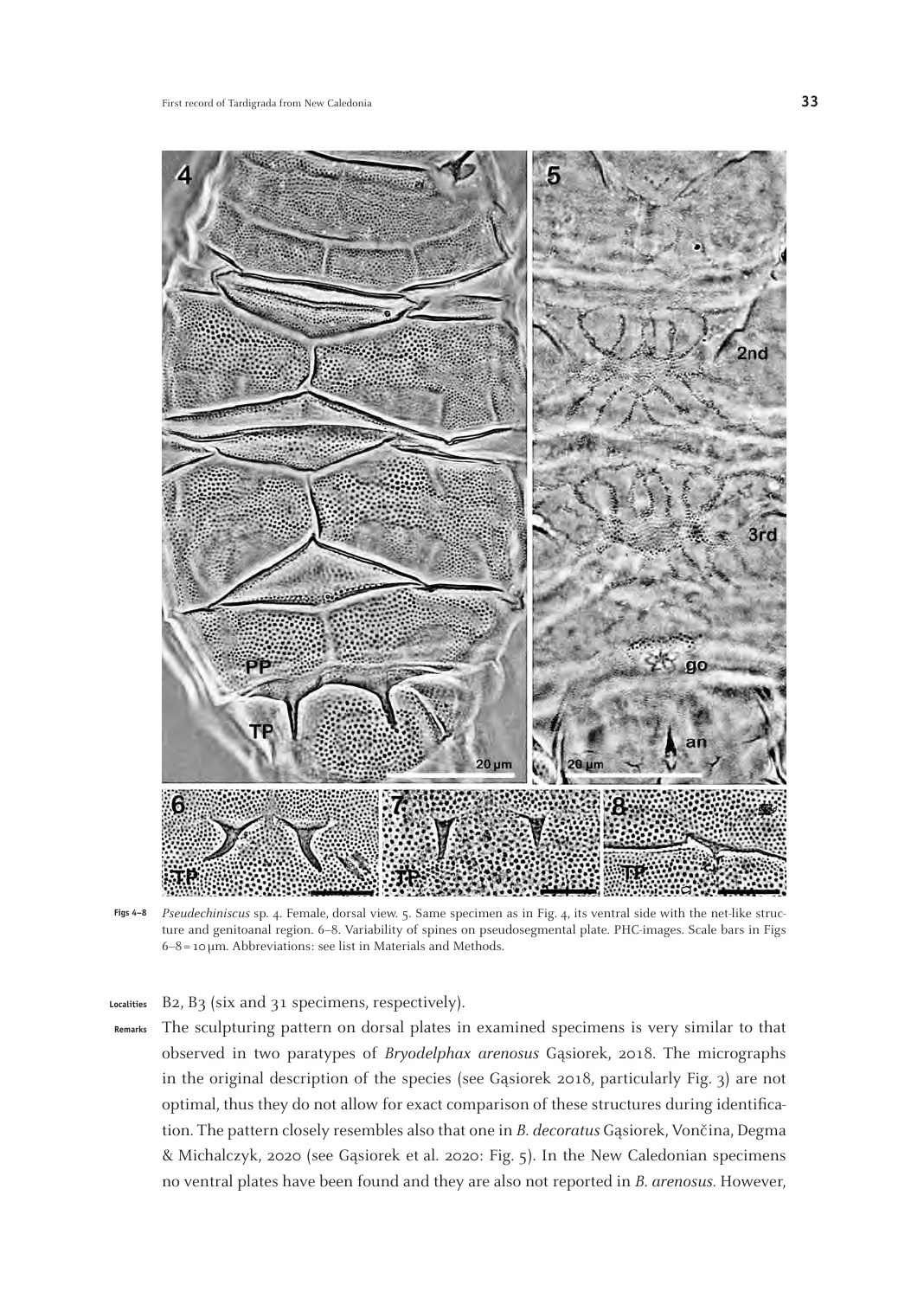

*Echiniscus* sp. 9. Posterior part of the body, dorsal view (arrows: cuticular sculpture). 10. Head region, latero-dorsal **Figs 9–13**view (arrow: primary clava). 11. Bucco-pharyngeal apparatus (arrows: buccal tube; arrowheads: placoids), dorsomedian view. 12–13. Claws on leg II (arrows and arrowhead: spurs on internal claws). PHC-images. Scale bars = 10 µm. Abbreviations: see list in Materials and Methods.

in *B. decoratus* they are described as "very dim and barely discernible" (see *l.c.*). The ventral plates (their presence or absence) belong to one of several key characters within the *Bryodelphax* (e.g. see Gasiorek et al. 2020). The agreement of other characters observed in the examined material with those of *B. arenosus* suggests very close relationship or even identity of the New Caledonian animals with the latter species.

*Echiniscus* sp. (Figs 9–13)

Length  $148 \mu m$ , the body pale but transparent in Faure's medium. Dorsal cuticle covered with roundish, dark (in PHC) and widely spaced small dome-like knobs ("granules") (Fig. 9). They are slightly larger on the paired plates, particularly in their posterior parts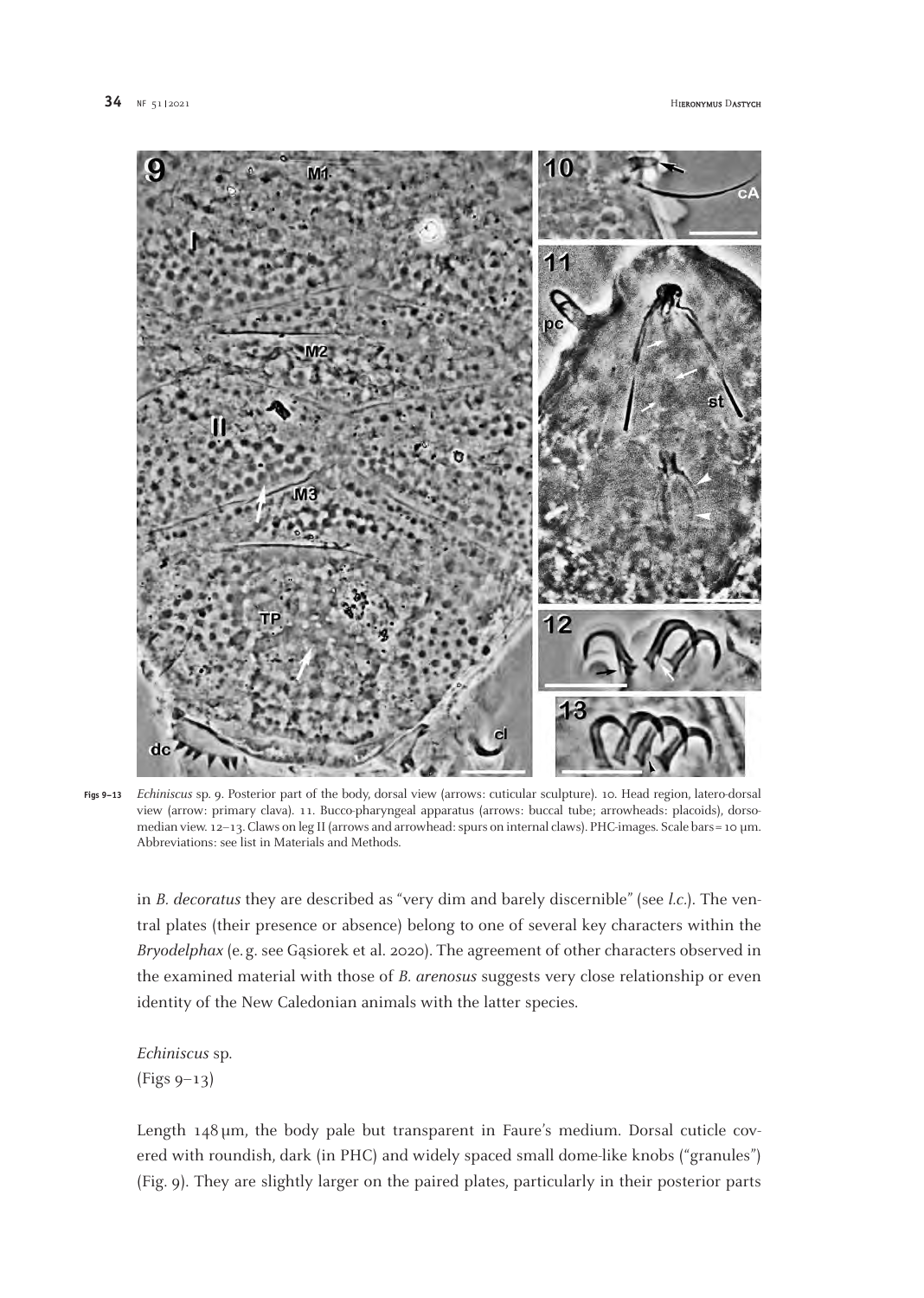(Fig. 9, arrow), being rarely up to  $2.0 \mu m$  in diameter, mostly slightly smaller. The granules are often interconnected with short, irregularly shaped cuticular striae/stripes (Fig. 9). When being more or less fused, then the granules form variously directed, more sclerotized (darker) ridges on the cuticle surface. The edges of dorsal plates poorly marked. The second median plate transversally divided. The third median plate wide and its central part with two transversal and irregularly shaped rows of fused knobs (Fig. 9, M3). Terminal plate with two weak lateral incisions. The plate is characteristically faceted with short and variously directed ridges, originating from the fused cuticular knobs. These ridges form in the central part of the plate darker and thicker rectangular or square-like areas (Fig. 9, TP). Bucco-pharyngeal apparatus short (Fig. 11).Ventral plates could not be observed, stylet supports not visible (but see note below).

Head cirri short, cephalic papilla elongated (Fig.11). Primary clava short and elongated, seta A weakly developed and short (Fig. 10). No other lateral or dorsal body appendages (setae, spines) present.

Spine on leg I could not be discerned (see note), papilla on leg IV small. Dentate collar with short and sharp spines (Fig. 9 dc). Claws relatively small, the external smooth, the internal ones with a minute and thin spur strongly directed downwards (Figs 12, 13). The spur is located slightly above the claw base.

Measurements in a specimen 148µm: cephalic papilla 5.4µm, cirrus internus and externus 8.1 and 12.0µm long, respectively. Shoulder plate ca. 28.0, primary clava 4.5 and seta A 24.0µm long. Bucco-pharyngeal apparatus 32.0, internal claw IV 7.2µm in length.

- The sole specimen is unsuitably mounted on slide (far too much flattened), thus some of its structures are not discernible. **Note**
- one animal, sex unknown. **Examined**
- $B<sub>3</sub>$ . **Locality**

The type of chaetotaxy of the specimen, i.e. the presence of only setae A on its trunk places the animal within the "*Echiniscus arctomys"*-group of species. This old working term encompasses numerous and variously related taxa. The species complex has been recently revised and most of its taxa are now separated formally into five new genera (Gasiorek et al. 2019). **Remarks**

The markedly short setae A, the type of sculpture on dorsal plates and character of claws in the examined animal are similar to those described in *Echiniscus nigripustulus* Horning, Schuster & Grigarick, 1978, *E. vinculus* Horning, Schuster & Grigarick, 1978 and *Echiniscus kofordi* Schuster & Grigarick, 1966 (see Schuster & Grigarick 1966, Horning et al. 1978, Christenberry 1979, Pilato et al. 2005). (Now these species are known as *Claxtonia nigripustula, Claxtonia vincula and Kristensenius kofordi –* see Degma at al. 2021 and Gasiorek et al. 2019, respectively). Among these three taxa the sculpturing of the dorsum in *C. nigripustula* resembles closely that one occurring in the New Caledonian specimen.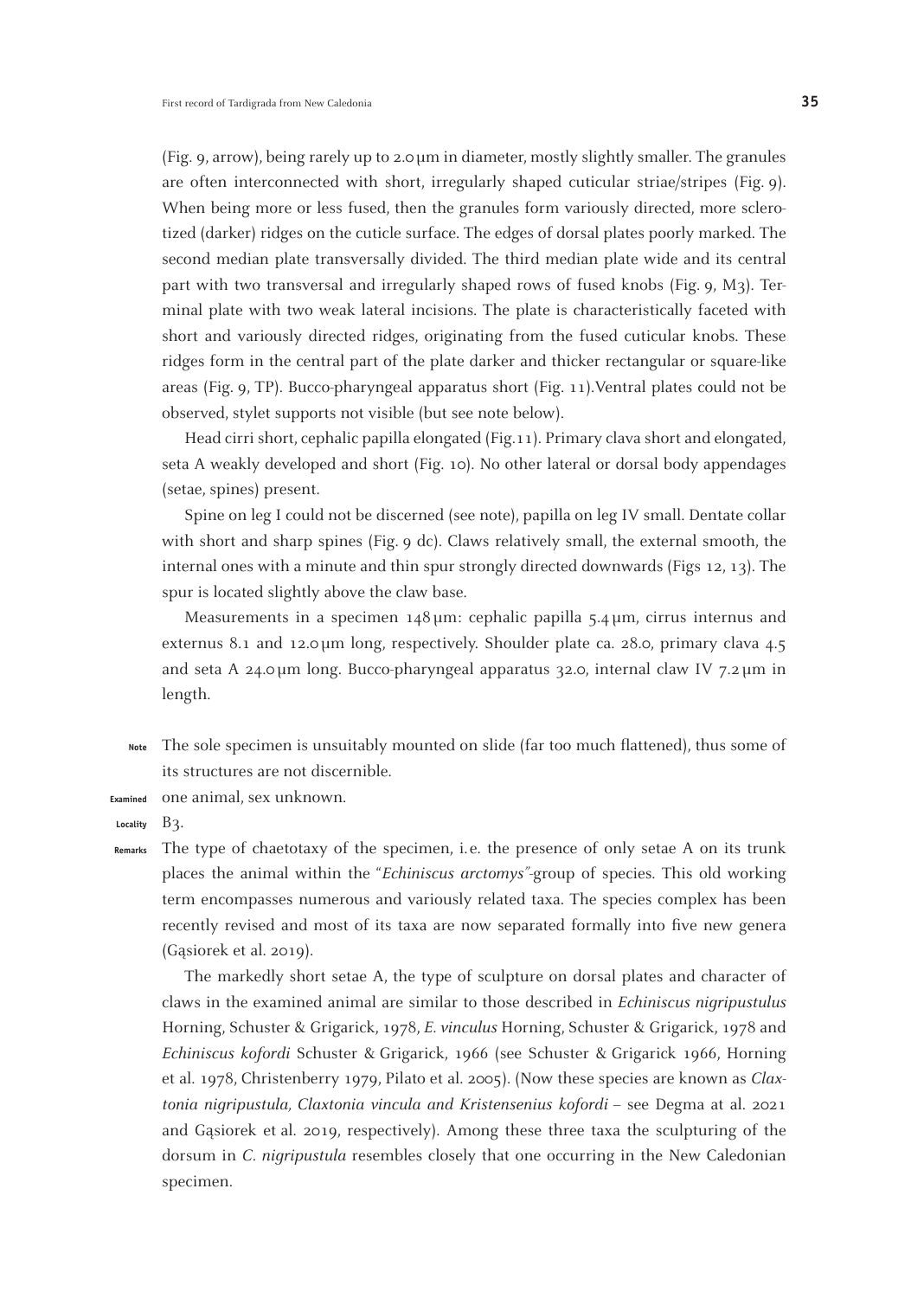## *Pseudechiniscus (Meridioniscus)* sp. (Figs 2–8)

Length  $84-164 \mu m$  (mean = 126.4, n = 13), mounted animals pale-yellowish. The eye-dots distinct, black. Dorsal plates well-formed. Dorsum with densely and regularly distributed granulation (Figs 2, 5). The granules (i. e. cuticular pillars) are the largest on paired plates II and on the pseudosegmental and terminal plate (Figs 2, 4). They are up to  $1.2 \mu m$  in diameter, usually slightly below 1.0µm. No cuticular connecting striae (stripes) occur between the particular granules. Head plate dorsally with distinctly marked wide  $N^{\mu}$ like pattern (Fig. 2, HP). The shoulder plate posteriorly faceted with transversal, elongated cuticular fold (ridge). The ridge forms a wide and separate transversal belt along and above the posterior edge of the plate (Fig.  $2$ ,  $4$ ). The belt is divided through five short longitudinal ridges into six areas (fields). The most lateral (marginal) fields are the smallest and visible as narrow platelets (e. g. being ca. 3µm wide in a specimen 130µm long). Four centrally located rectangular fields are well recognizable in all specimens (Figs 2, 4). In the median part of each paired dorsal plate occurs a wide transversal belt of slightly lowered cuticle (Fig. 4). Pseudosegmental and terminal plate not faceted, the latter one with two strong lateral incisions (Figs 2, 4). The posterior edge of pseudosegmental plate with a pair of variably sized spines (Figs 2, 4, 6–8).

Ventral plates absent. The granulation on venter is often hardly discernible. The ventral side of the body with a characteristic net-like pattern (Fig. 5) formed by variably oriented cuticular folds. The folds are covered with rows of minute, hardly discernible and densely placed granules. In the central area of the venter, between the second and third pair of legs, occurs additionally a small area (spot) composed of slightly larger granules (ca.  $\circ$ .5  $\mu$ m in diameter). Similarly sized granules are present around the female gonopores (Fig. 5, go). In the only available male (Figs 2, 3) hardly visible fragments of such a net-like pattern occurred only below the IInd and above the IIIrd pair of legs. Moreover, poorly discernible granulation was present in the subcephalic region, in centrally located, small area between legs of the IInd pair and around its gonopore. The venter surface of the male between the IIIrd pair of legs could not be examined due to unfavourable position of the extremities.

Cephalic papilla cone-like, slightly elongated and larger in the male. The papilla and primary clava medium-sized, head cirri with small cirrophores. Setae A short  $(16.2-27.0 \,\mu m,$ mean =  $23.2 \mu m$ , n =  $13$ ), about 18 % of the body length. No other lateral appendages present, the dorsal spines variable in size occurred only on the pseudosegmental plate.

Legs I without spine, legs IV with a small papilla. Leg plates covered with granulation smaller than that on dorsum, leg IV without dentate collar. Claws medium-sized, external smooth, internal ones with a small spur bent downwards. It is located at ca. 1/3 of the claw length, closer to the claw base.

Measurements in a female  $120 \mu m$  long (Fig. 4): cephalic papilla and primary clava 4.5µm, cirrus internus and externus 5.4 and 11.0µm long, respectively. Seta A 23.4, shoulder plate 18.0µm long. Papilla on leg IV 2.3, internal claws IV 7.2µm in length.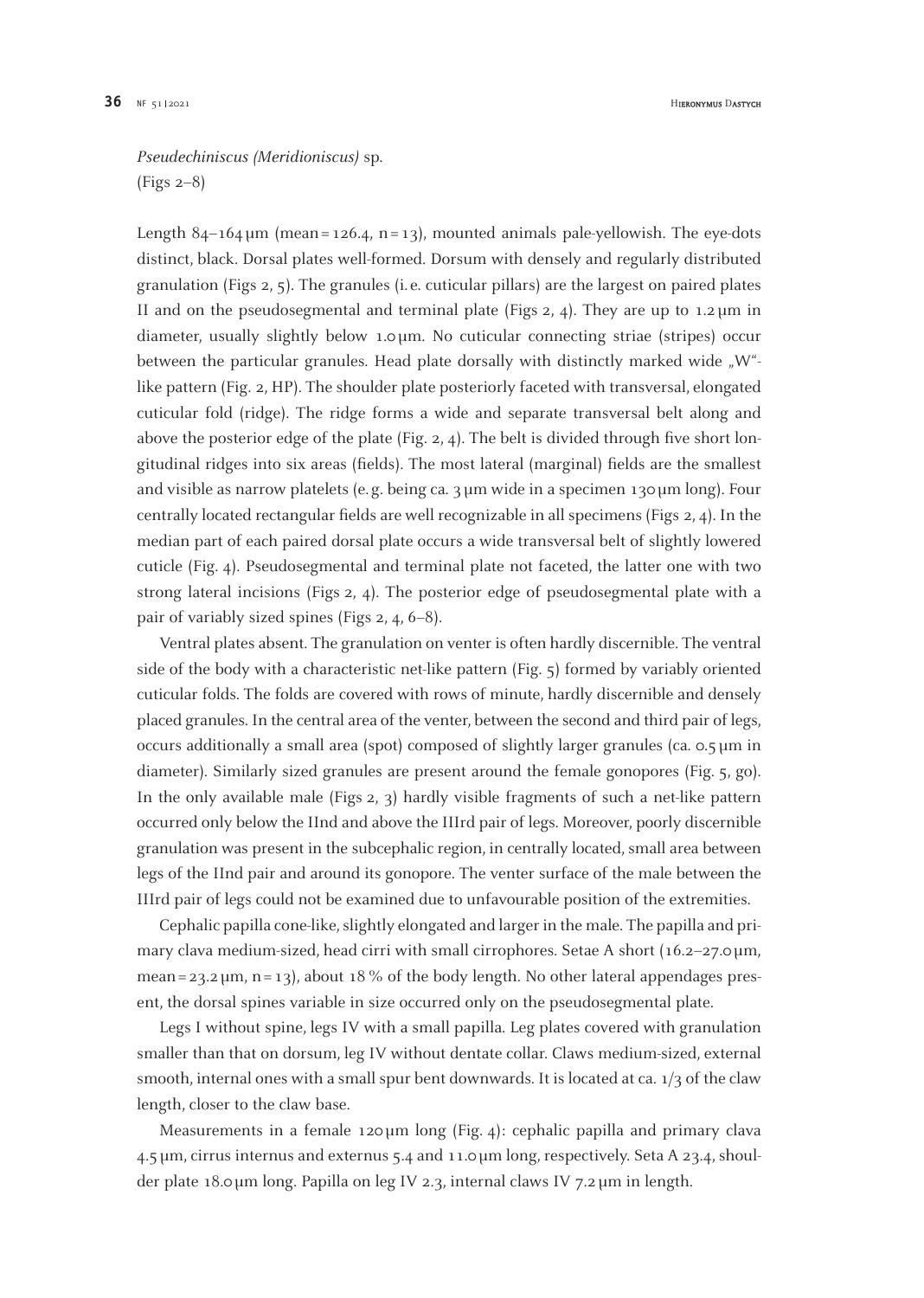

14. *Mesobiotus* sp., habitus. 15. *Minibiotus* sp. 1, habitus. 16. *Doryphoribius* sp., habitus. PHC-images. All dorsomedian view. Scale bars=50µm. **Figs 14–16**

Measurements in a male 115 µm long (Fig. 2): cephalic papilla 5.4, primary clava 3.6 µm long, cirrus internus and externus 6.0 and 13.5µm in length, respectively. Seta A 24.3, shoulder plate 17.1 µm long, papilla on leg IV 1.8, internal claw 7.2 µm in length.

14 animals (5 females, 1 male: sex unknown in 8 specimens; no 2-claw juveniles). **Examined**

- B2. **Locality**
- The distinct spines on pseudosegmental plates locate the examined animals within taxonomically perplexing group of taxa termed as *Pseudechiniscus novaezeelandiae*-complex (e.g. Tumanov 2020) or, traditionally known as *P. suillus-facettalis* group. Recently a new subgenus, *Meridioniscus* Gąsiorek, Vončina & Michalczyk, 2021, has been established for the members with elongated cephalic papilla (Gasiorek et al. 2021), which includes also the New Caledonian specimens. The latter ones are similar to *Pseudechiniscus spinerectus*  Pilato, Binda, Neapolitano & Moncada, 2001, but differ mainly by the absence of striae between cuticular granules, which occur in *P. spinerectus.* The New Caledonian animals **Remarks**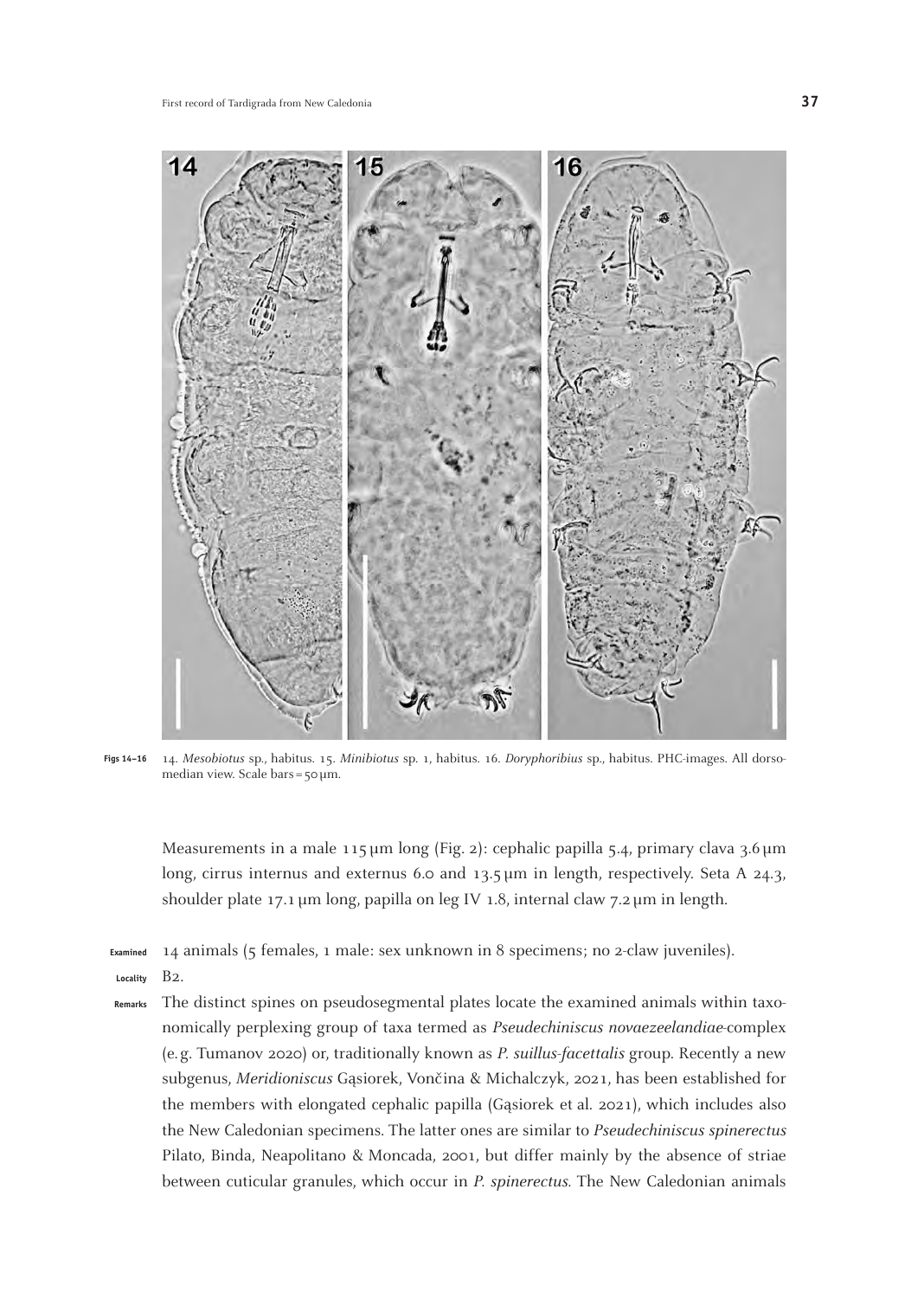also bear resemblance to *P. brevimontanus* Kendall-Fite & Nelson, 1996, but the latter taxon has differently formed ventral net-like sculpturing, with more isometrically shaped meshes on the lateral sides of the trunk, compared to such elongated meshes in the examined specimens. In another species similar to the New Caledonian material i. e., *P. novaezeelandiae* (Richters, 1908), the dorsal granules are connected by striae (comp. Pilato et al. 2005). Furthermore, the considered specimens are partly resembling *P. ramazzotti* Maucci, 1952 in having also dorsal granules without the striae. However, the venter of the latter species has no net-like pattern but is covered by more or less homogenous granulation.

One should note that the animals reported as *P. ramazzotti* by Dastych (1980b) from Caucasus, according to D. Tumanov (in litt.: 10 April 2021) who recently re-examined the material, represent yet undescribed species.

The specimens of *Pseudechiniscus* from New Caledonia belong supposedly to a new species, but an analysis of more suitably preserved material and molecular data are needed for secure identification. In recent times, the presence of putative cryptic species within *Pseudechinicus* has been discussed and such numerous taxa already listed, partly also as "unconfirmed candidate species " (= UCS) (see e. g. Cesari et al. 2020, Grobys et al. 2020, Ga˛siorek et al. 2021) or some have already been described (e. g. Roszkowska et al. 2020).

Class: Eutardigrada Richters, 1926 Family: Macrobiotidae Thulin, 1928 *Mesobiotus* sp. (Figs 14, 17–19)

Length 485 µm, body light-brownish in Faure's medium. The cuticle smooth. Eye spots located anteriorly and composed of small blackish-brown pigment granules. The buccopharyngeal apparatus relatively large, 108.0 µm long. The bottom of mouth cavity with well developed dorsal and ventral transversal ridges (Fig. 17) and a row of small and irregularly distributed granules (mucrones) above the latter structures. A ring of tiny granules occurs around the mouth opening. Buccal tube 46.8µm long, the external width 8.1  $\mu$ m, the internal one 7.2  $\mu$ m (measured slightly above the bases of stylet supports). The supports are attached to the mouth tube at  $34.7 \mu m$  of the tube length (thus pt ss index = 74.2 %). The tube with tiny posterior apophyses. Pharynx oval  $(53 \times 44 \text{ µm})$ , with three macroplacoids and large microplacoid (Figs 14, 17). Macroplacoids elongated, 5.4, 5.0 and 5.4 µm in length, respectively. The row of macroplacoids 21.6 µm long. The third macroplacoid with a distinct incisions in its caudal parts. The pharyngeal apophyses median-sized, microplacoids markedly long (5.0 µm) and thin (Fig. 17, arrow) and of the size of the second macroplacoid. Claws medium-sized, the external claw on leg II 11.7, the hind claw IV 13.1 µm long. Small, smooth lunules on legs I-III (Fig. 18). Those on legs IV slightly larger and their posterior edges with hardly visible corrugation (or barely discernible tiny, irregularly shaped teeth?). The main branches of claws with well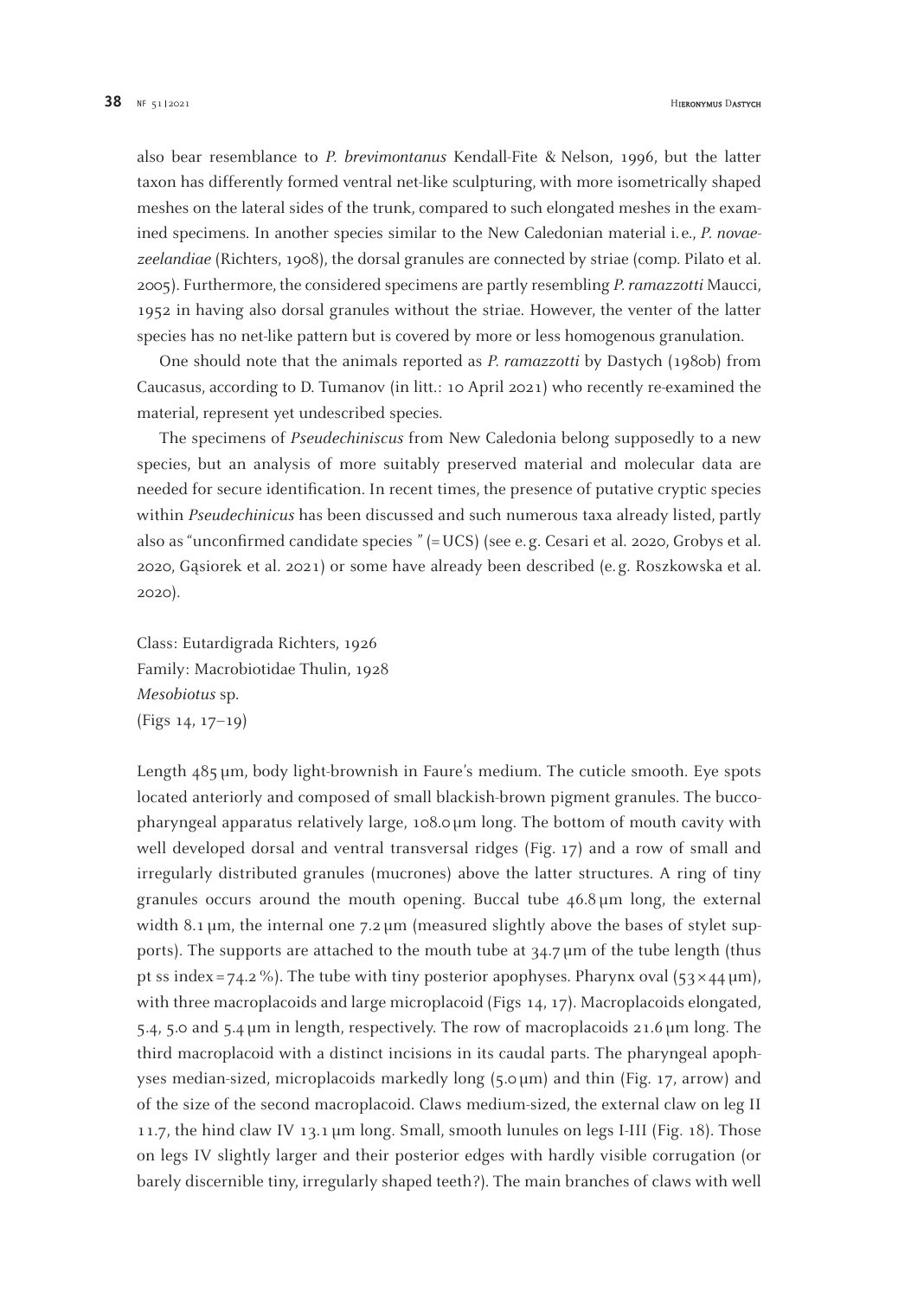

17–19: *Mesobiotus* sp. 17. Bucco-pharyngeal apparatus, ventral view (arrow: microplacoid). 18. Claws on the second leg. 19. External (?) claw on the fourth leg (arrowhead: accessory spines). 20–21: *Minibiotus* sp. 1. 20. Bucco-pharyngeal apparatus (arrow: microplacoid). 21. Claws of II and III leg, respectively. 22–24, 26: *Minibiotus* sp. 2. 22–23. Claws of II leg. 24. Buccophgaryngeal apparatus (arrow: microplacoid). 26. Claws of IV leg. 25, 27–28: *Doryphoribius* sp. 25. Bucco-pharyngeal apparatus (arrow: pharyngeal rod). 27–28. Claws of II and IV leg, respectively. PHC-images. Scale bars=10µm. Abbreviations: see list in Materials and Methods. **Figs 17–28**

developed, long, and thin accessory spines (Figs 18, 19). The distal parts (apices) of the spines on legs IV are distinctly standing away from the main claw's branch (Fig. 19, arrowhead).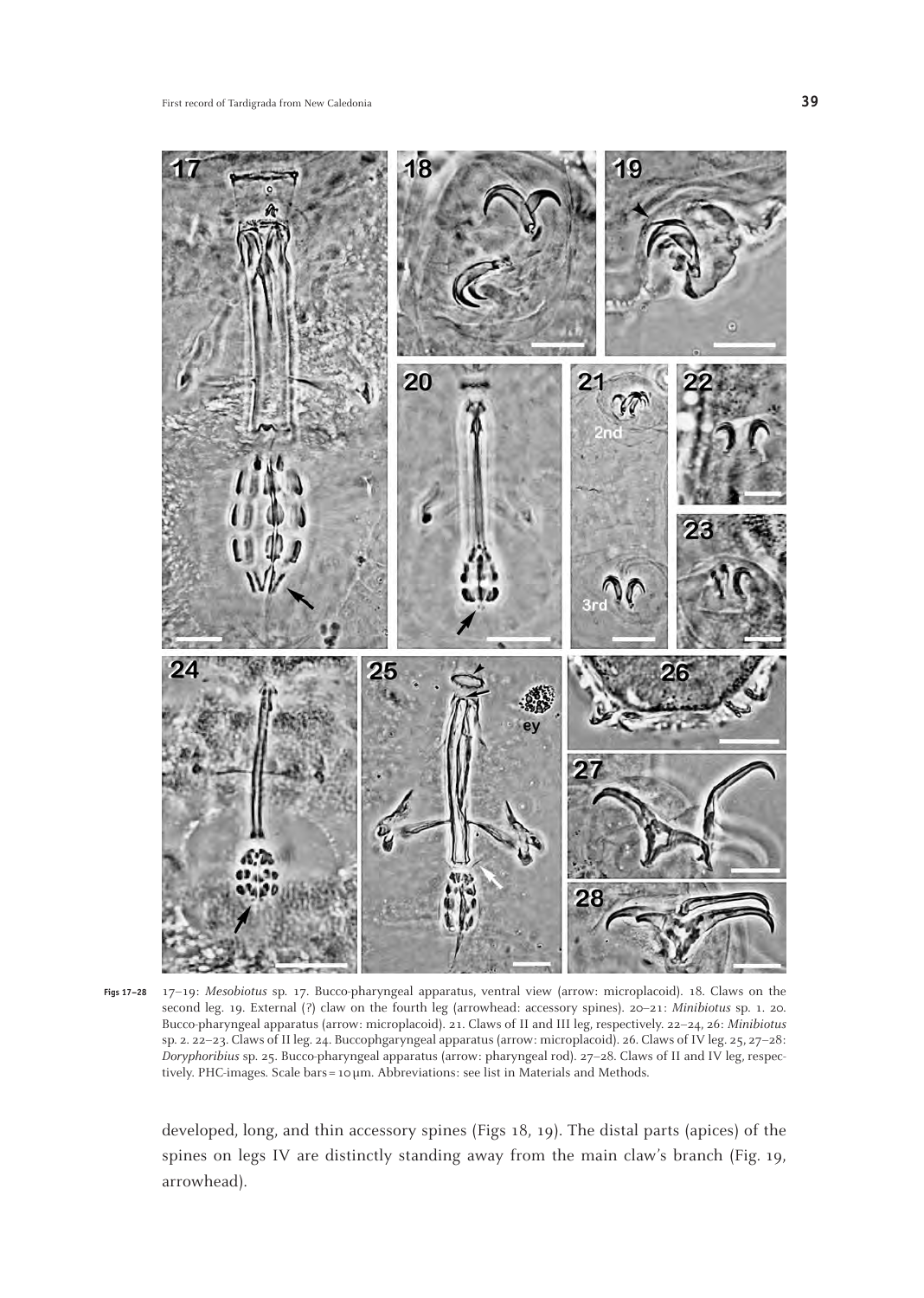one animal; sex unknown. **Examined**

A. **Locality**

The specimen is characterized by markedly long and thin microplacoids and distinctly divergent accessory spines from main claw branches on the IVth pair of legs (Figs 17, 19). The absence of eggs does not allow for more exact identification of the species. The recently established genus *Mesobiotus* includes a large group of species separated then from the polyphyletic genus *Macrobiotus* (see Vecchi et al. 2016). The former genus includes now 70 species (Degma et al. 2020), for which an identification key has been recently presented (Kaczmarek et al. 2020). **Remarks**

*Minibiotus* sp. 1 (Figs 15, 20–21)

Length 155µm, body pale-whitish. Small eye-dots composed of several pigment granules and located anteriorly. Dorsum covered with small, roundish and slightly flat-topped cuticular knobs (protuberances), being up to 4.0µm in diameter, though mostly smaller, and ca. 1.0µm high. Their tops have centrally located roundish or elongated pit (porelike structure), the latter up to  $1.4 \mu m$  in diameter. The knobs are arranged in transversal bands and their number and size increases towards the body rear. These protuberances are relatively widely spaced on dorsum at the level of the IInd and IIIrd pair of legs and most frequent and more closely placed in the caudal part of the body. At least five transversal bands with such knobs are discernible on dorsum, these being most distinct at the body rear and the level of the IInd and IIIrd pair of legs. In the anterior part of dorsum only poorly discernible two transverse bands of irregularly distributed and widely spaced pits (pore-like structures) occur but no knobs are recognizable. The knobs occurred also on venter, being there much smaller and very sparsely distributed. Widely spaced and smaller knobs or pits were present on legs as well. The cuticle between knobs is smooth.

Bucco-pharyngeal apparatus small, moderately sclerotized and 38.7µm long. Mouth opening with a ring of tiny roundish structures (peribuccal papulae?), mouth cavity small and funnel-like (Fig. 20). The bottom of the cavity with hardly visible transverse ridge( $s$ ?). Buccal tube 21.6µm long and narrow: its external diameter 1.8µm, the internal one 1.2µm. Buccal crest (=lamina, strengthening bar) moderately long, of about a half of the tube length. The posterior apophyses of the tube minute. Stylet supports attached to the tube at the distance of 14.5 µm from the tube outset (pt ss index = 67.1 %). Pharynx spherical (ca. 20.0 µm in diameter) with small pharyngeal apophyses, two short rounded macroplacoids and a minute microplacoid. The first macroplacoid closely located at the pharyngeal apophyse and distinctly constricted in its middle. The second one corn-like, with tiny caudal incision. The macroplacoids row  $6.8\,\text{\upmu m}$ ; the first macroplacoid 3.6, the second one 2.3 $\text{\upmu m}$  in length. Microplacoid roundish, ca.  $\sigma$ ,  $\mu$ m long and placed very closely to the second macroplacoid.

Claws well sclerotized, relatively large (Figs 15, 21). The external claws 5.4  $\mu$ m and 6.3  $\mu$ m long on legs I and III, respectively. Accessory spines on main claw branches small, also small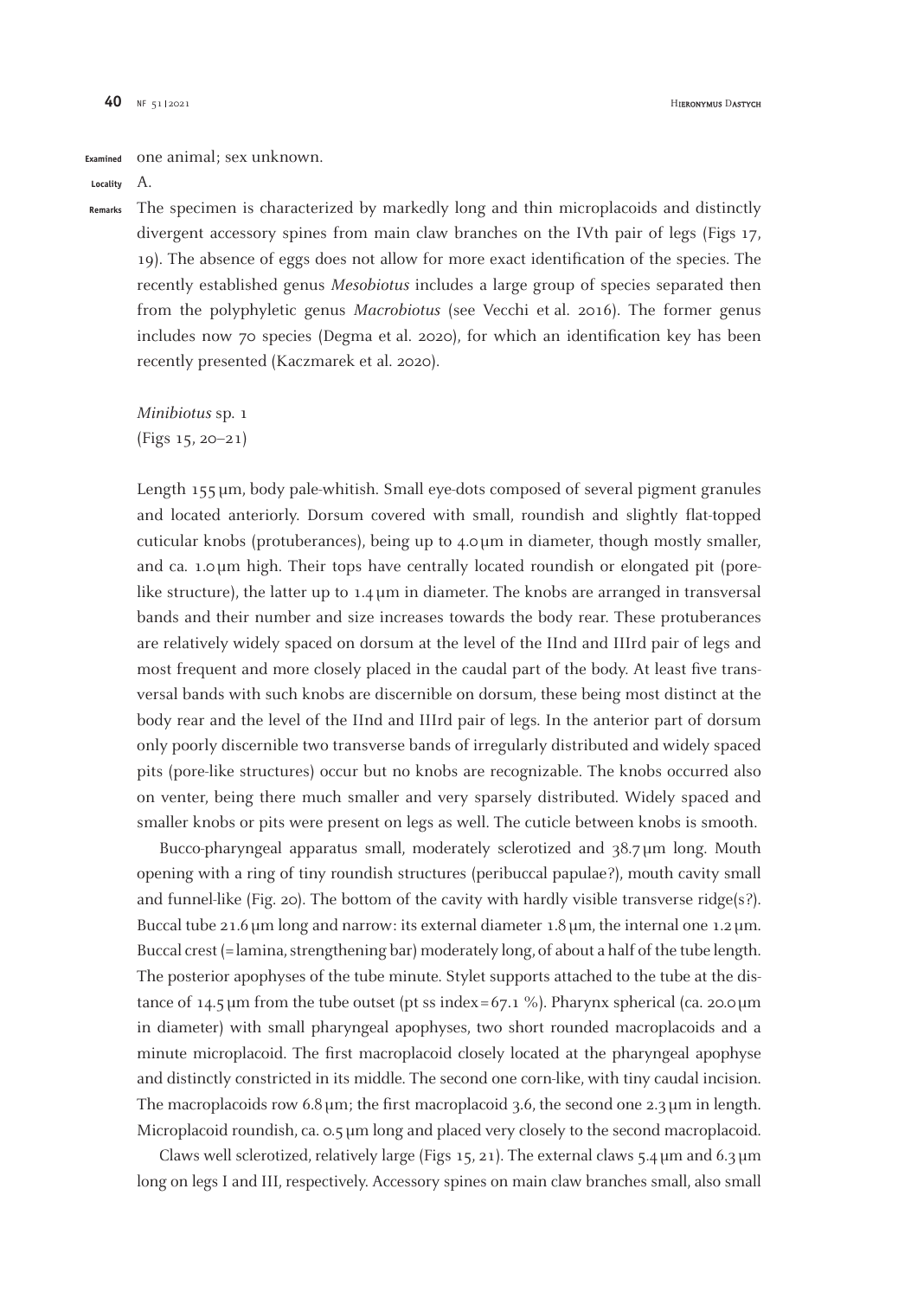and smooth lunules on legs I-III. Claws on legs IV unfavourably positioned, thus the posterior edges of the lunules are not discernible, consequently no claws measurements are provided.

one animal, sex unknown; possibly a juvenile. **Examined**

A. **Locality**

The specimen resembles *Minibiotus fallax* Pilato, Claxton & Binda, 1989 in having two macroplacoids and dorsal protuberances (knobs) arranged in transversal bands. The stout claws, relatively long buccal crest and some other characters are also similar in both taxa (Pilato et al. 1989, Claxton 1998). The absence of eggs and a sole, not optimally preserved animal prevent however more exact identification. The species might represents *M. fallax* (recorded only from Australia: Claxton 1998) or it belongs to still undescribed taxon. **Remarks**

*Minibiotus* is considered as a possibly polyphyletic genus (e. g. Guidetti et al. 2007, Bertolani et al. 2014). It encompasses also the above mentioned both taxa, which represent a separate, not much speciose clade within the genus. The status of this clade in *Minibiotus*  is long under debate and its exclusion from the genus is still under discussion (e. g. Pilato et al. 1989, Guidetti at al. 2007, Bertolani et al. 2014, Stec et al. 2015).

*Minibiotus* sp. 2 (Figs 22–24, 26)

Body 214µm long, cuticle smooth, no pores. Eye-dots anterior, medium-sized. Densely distributed tiny (ca. 0.5–0.8µm sized) epidermal pigment granules (brown-blackish in PHC, Fig. 23; bright and gold-brownish in DIC) occur under the dorsal cuticle. The granules are arranged on dorsum in 8–9 transverse pseudosegmental belts; 4–5 such belts/stripes, distinctly thinner, are present on the ventral side of the body.

Bucco-pharyngeal apparatus 37.8µm long, mouth opening small, ca. 3.0µm wide. Buccal tube 20.7  $\mu$ m long, its stylet supports attached at the distance of 12.6  $\mu$ m (pt ss index = 60.9 %). The tube narrow, its external diameter 1.4  $\mu$ m, the internal one ca. 1.0  $\mu$ m. The posterior apophyses of the tube distinct (Fig. 24). Buccal crest very short. Pharynx spherical (ca. 22.0  $\mu$ m in diameter), with distinct pharyngeal apophyses close to the first macroplacoid, three corn-like macroplacoids and a tiny microplacoid (Fig. 24). Macroplacoid row 5.5µm, pharyngeal apophyses 1.4, the first macroplacoid 1.4, the second 1.0 and the third 1.4µm in length. Microplacoid located very closely to the third macroplacoid and  $0.5 \mu m$  long.

Claws small, not much differentiated in size on leg I and IV, their main branches with minute accessory spines. The claws lunules small and on legs I-III smooth; on legs IV the lunules are strongly rolled up, thus their posterior edges are not discernible. External claws on leg I ca. 5.0  $\mu$ m long, those on legs IV (= the hind ones) 5.5  $\mu$ m in length.

one animal, sex unknown. Locality **B**3. **Examined**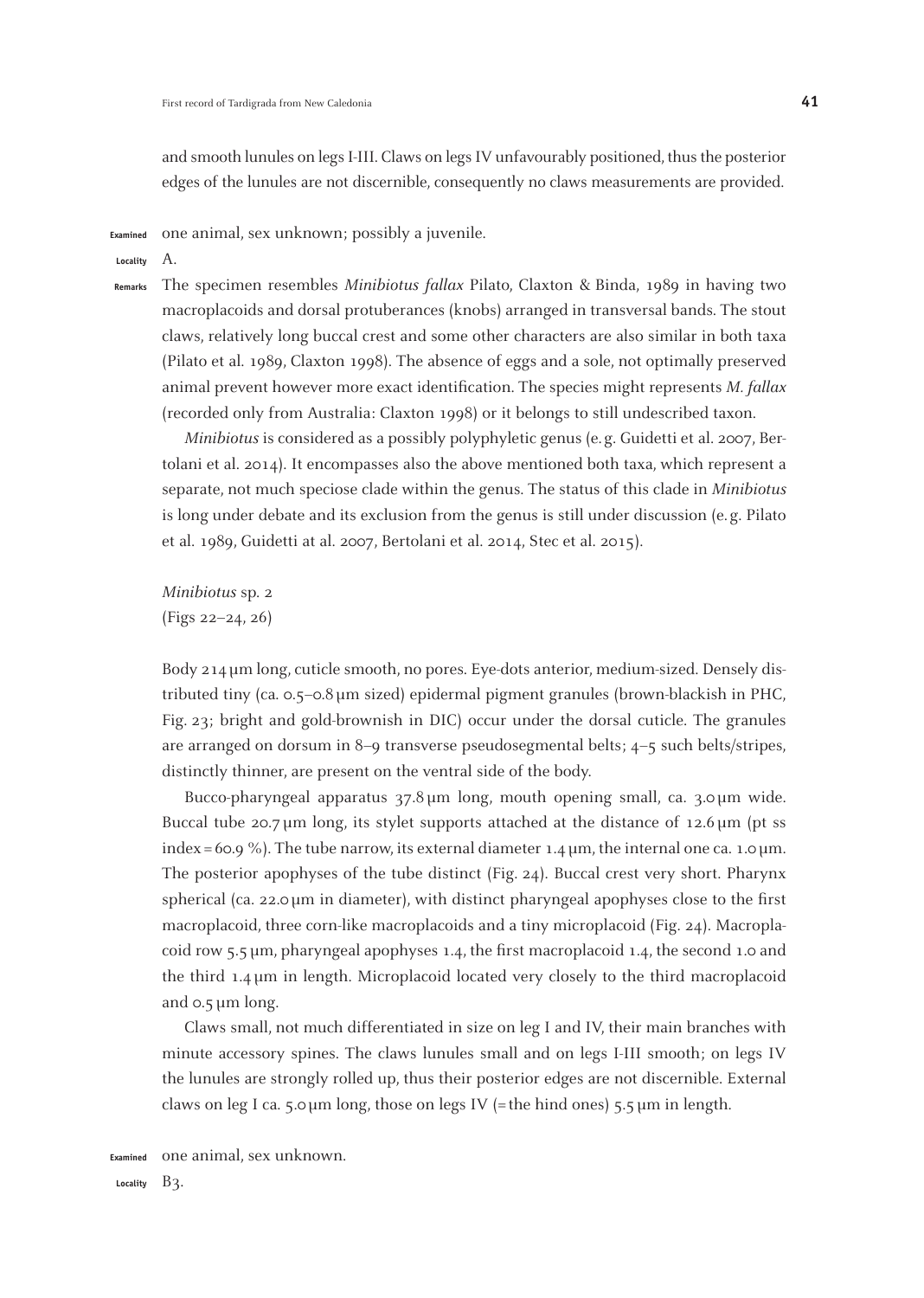

*Doryphoribius* sp. 29–30. Mouth cavity region (arrowhead: mouth ring with oval structures, arrow: dorso-median ridge). 31. Lunula (arrow) of internal claw on leg III. 32. Lunula (arrow) of the claw on leg IV. 33–36. Cuticular sculpture (arrows: cuticular thickenings,="granules") on leg II (33), lateral view; below leg III (34), lateral view (arrowhead: claw of leg III); between II and III leg (35), latero-dorsal view; between III and IV leg (36), dorsal view. Figs 29, 31–33, 36 – PHC-images, Figs 30, 34, 35 – DIC-images. Scale bars =10µm. **Figs 29–36**

The buccal apparatus of the *"Minibiotus intermedius"*-type which prevails among the members of the genus (i. e. the sets of three macroplacoids) is also present in the considered specimen. The absence of eggs makes more exact identification not possible. **Remarks**

Family: Doryphoribiidae Gąsiorek, Stec, Morek & Michalczyk, 2019

*Doryphoribius* sp. (Figs 16, 25, 27–36)

Length 395µm, body light-brownish in Faure's mountant. Sparsely distributed and irregularly shaped small chunks of pigment granules occur within the body (Figs 33, 35, 36). The chunks are chiefly located in the caudal region (Fig. 16). Eye-dots relatively large, more or less oval (ca. 10 µm long). They are composed of variably sized blackish-brown tiny pigment granules (Fig. 25, ey).

The cuticle on dorsum with poorly discernible, small (up to 2.0µm in diameter), flattened and more or less roundish thickenings (Figs  $33-36$ ). The thickenings (= "granulation") being more distinct in the caudal part of the dorsum, occur also on legs but they could not be discerned on venter.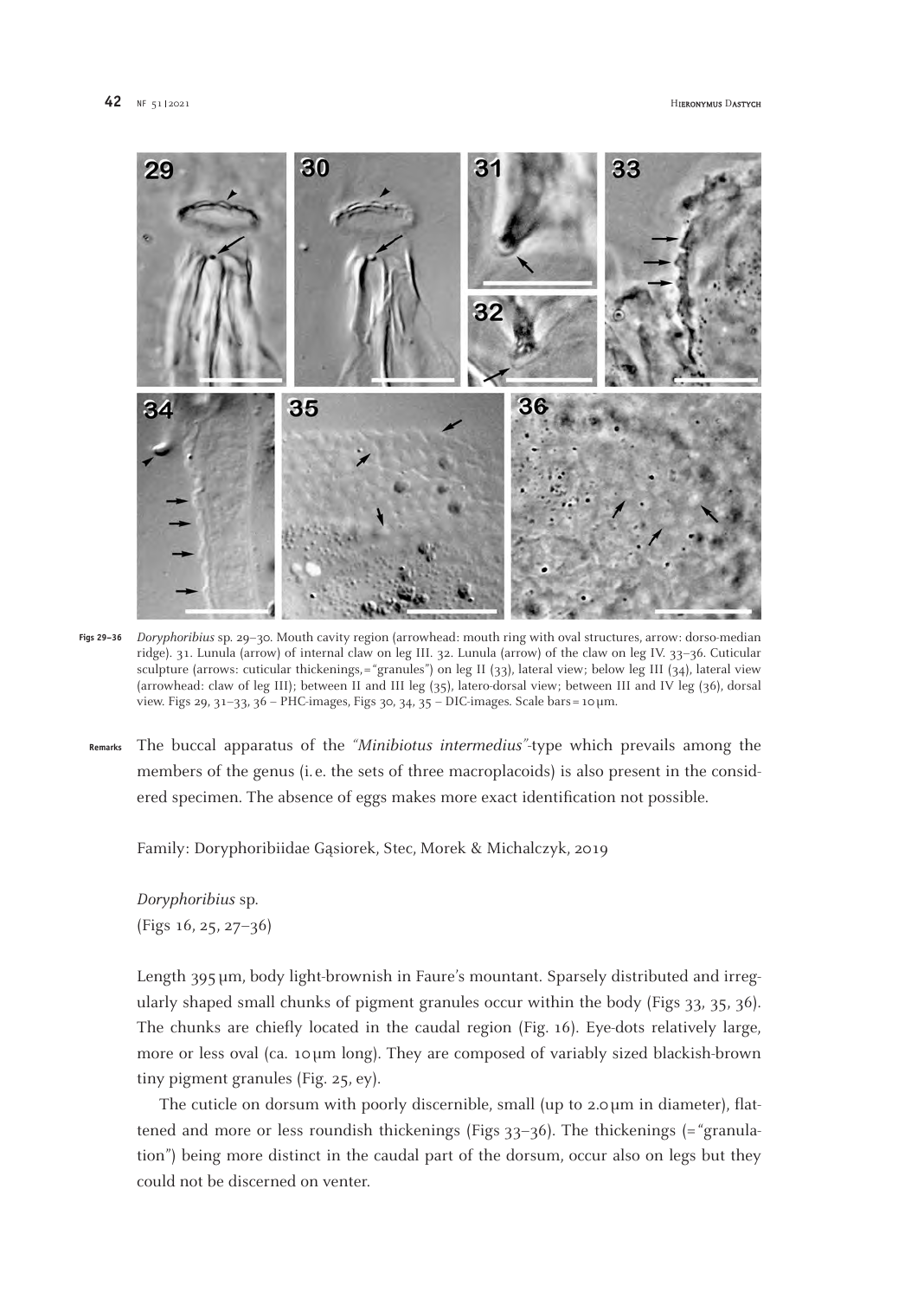Bucco-pharyngeal apparatus 81.0µm long. Mouth opening surrounded by a ring of oval, distinctly elongated small structures (Figs 29–30). Mouth cavity medium-sized, its bottom with dorso-median ridge shaped as a distinctive granule (tooth) of ca. 0.7µm in diameter (Figs 25, 29, 30); dorso-lateral ridges strongly reduced in size. Ventro-median ridge formed as a thin and small bar (ca. 2.0µm long), being fused (?) with the reduced ventro-lateral ridges. No mucrones in mouth cavity.

Buccal tube  $45.9 \mu m$  long,  $4.5 \mu m$  wide (its internal diameter  $2.3 \mu m$ ) and with small posterior apophyses. Stylets' supports attached in the posterior part of the tube at 32.4µm of the tube length (pt ss index=70.6 %). Buccal crest well-formed and long (Fig. 25). Pharynx sub-spherical (ca.  $36\,\mu\text{m}$  wide) with medium-sized pharyngeal apophyses and three macroplacoids, the latter increasing in length posteriorly. No microplacoids. Between the tube posterior apophysis and the phryngeal apophysis occurs thin and long cuticular bar (=pharyngeal rod, Fig. 25: arrow). Macroplacoid row 12.6µm. The first macroplacoid 2.7, the second 3.6, the third one 4.1µm long. In one of three sets of macroplacoid rows, the second and the third macroplacoid are aberrantly developed, i.e. strongly reduced in size, being abnormally shaped and almost absent (Fig. 25).

Claws relatively large, with slender main branches and with characteristic sculpture inside (Figs 16, 27, 28). The claw bases of legs I-III with small roundish lunules (Fig. 31); on external claws IV (i.e. the hind ones) the lunules are larger and distinctly wider (Fig. 32). Main branches with thin and medium-sized accessory spines. The claws on leg I and IV not much differentiated in size, the main branch of the external claw I and that of claw IV 17.9 and 19.8µm long, respectively.

only one of two animals found, as the second specimen has been lost (see "Material and Methods"). Sex unknown. **Examined**

B1. **Locality**

The New Caledonian specimen represents distinct species with well defined morphological characters. They are: sculpturing of dorsal cuticle in a form of small and closely located thickenings, a marked tooth in the mouth cavity (dorso-median ridge), three macroplacoids increasing in size posteriorly, legs I-III without cuticular bars at the bases of internal claws and the presence of (small) lunules on claws. The animal resembles *D. taiwanus* Li & Li, 2008, however, no lunules have been found in the latter (Li & Li 2008). Moreover, in its original description no information about the armature of buccal cavity is provided (l. c.). This re-mounted animal might represent an undescribed species. The sole specimen, with some aberrant macroplacoids, does not allow for such a description. **Remarks**

# **Discussion**

Members of six genera (*Bryodelphax, Echiniscus, Pseudechiniscus, Mesobiotus, Minibiotus* and *Doryphoribius*) have been discovered in this survey and each genus is represented only by a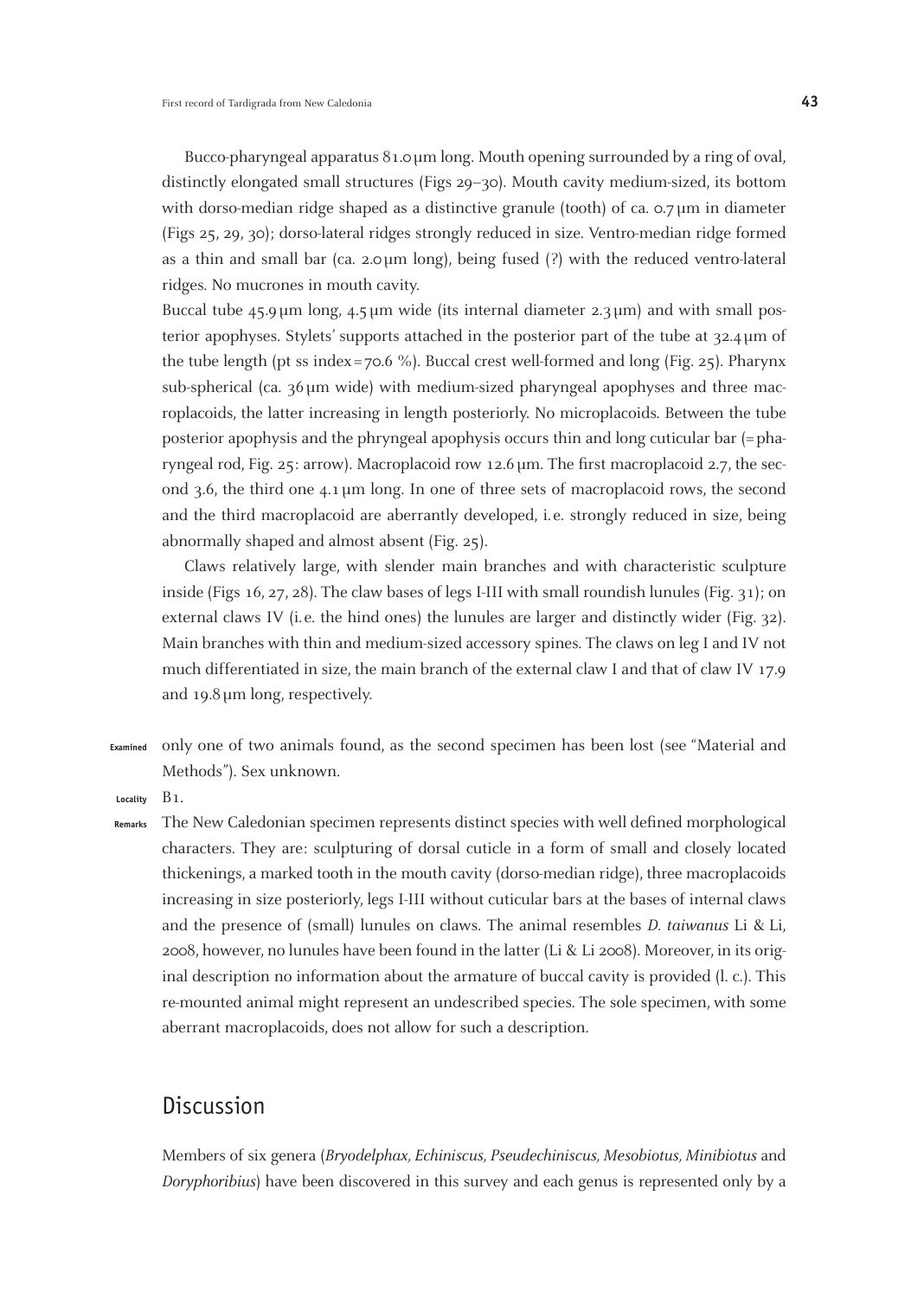sole species (but two in *Minibiotus*) and mostly characterized also by very low number of the specimens found. The tardigrades occurred only in ca. 20 % of all examined samples and were encountered only in one of five sampled islands of the New Caledonian archipelago, namely Lifou Island. These genera have a world-wide distribution (e.g. Ramazzotti & Maucci, 1983).

All examined tardigrades were extracted from bryophytes or lichens with a strong or weak calcium carbonate contents (the samples from rock habitats vs. those from the bark of trees, respectively). A simple analysis confirming such a content implemented by usage of hydrochloric acid indicates that all examined tardigrades belong supposedly to more or less calciphilous animals (see e. g. Dastych 1980, 1988).

Of all seven species found and described here, none could be reliably identified to a species level. It resulted mainly from the limited number of extracted specimens, the absence of eggs (in *Mesobiotus* and *Minibiotus,* where the morphology of eggs is also a one of the crucial identification criteria), the lack of distinct autapomorphic character state(s) for particular taxon and also the unavailability of their molecular markers. Nevertheless, presumably at least four of all listed here taxa, i. e., *Bryodelphax* cf. *arenosuss, Pseudechiniscus* sp., *Minibiotus* sp. 1 and *Doryphoribius* sp. might represent still undescribed species.

In the recent years, with series of papers which introduced molecular analyse to the taxonomic studies, particularly those at the species level (e. g. Guidetti et al. 2005, 2009, Jørgensen et al. 2007, Cesari et al. 2009), the knowledge of taxonomy, systematics and phylogeny of Tardigrada has been enormously expanded and these areas are now still radically changing. It is particularly well observable in a cascade of numerous important revisions and immensely increasing number of the descriptions of new taxa, especially new species (for review see e.g. Degma et al. 2020). These changes are continuation of previous taxonomic breakthrough based then chiefly on morphological studies. The immense information upswing resulting from those studies was initiated with the papers by Pilato (1969a, 1969b) over 50 years ago.

# Acknowledgements

I am very grateful to Dr. Louis Deharveng and Dr. Anne Bedos (National Museum of Natural History, Paris) for the collecting of samples and to Prof. Dr. Wanda M. Weiner (Institute of Systematics and Evolution of Animals, PAS, Cracow) for the arranging the above sampling many years ago. I thank Piotr Gasiorek B. Sc. (Jagiellonian University, Cracow) for a loan of some comparative materials, including the paratypes of *B. arenosus,* his remarks and helpful photos of some *Bryodelphax* taxa. I am obliged to Dr. Denis Tumanov (Saint-Petersburg State University, St. Petersburg) for his opinion on the Caucasian *Pseudechiniscus* and his remarks and informative photos of the type material of *P. ramazzotti*  from the Maucci Collection. I thank two anonymous Reviewers for their critical reading and helpful remarks. All support for this project from the University Hamburg is gratefully acknowledged.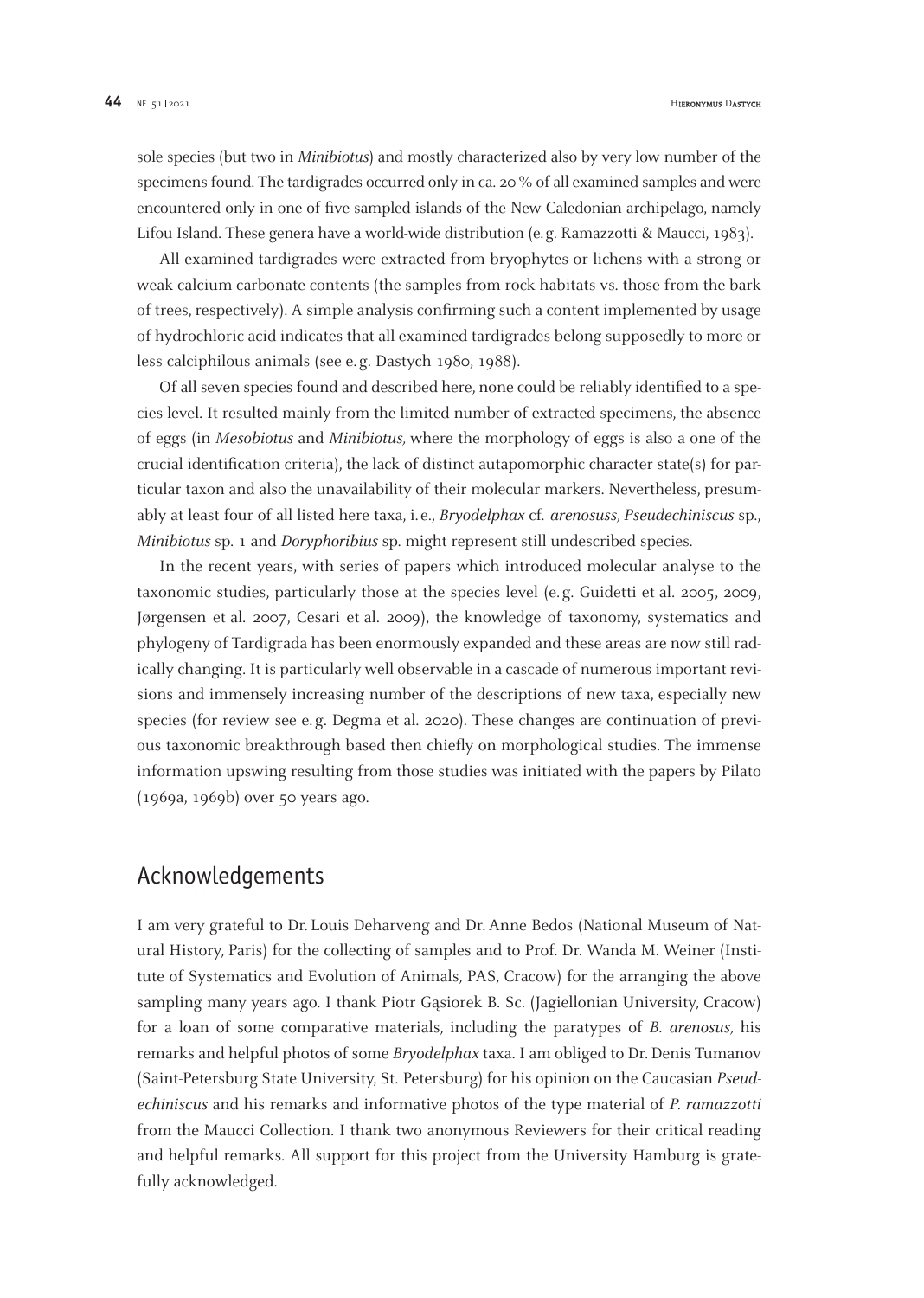# References

- Bertolani, R., Guidetti, R., Marchioro, T., Altiero, T., Rebecchi, L. & Cesari, M. (2014): Phylogeny of Eutardigrada: new molecular data and their morphological support lead to the identification of new evolutionary lineages. Mol. Phyl. Evol. 76: 110–126.
- Cesari, M., Bertolani, R., Rebecchi, L. & Guidetti, R. (2009): DNA barcoding in Tardigrada: the first case study on *Macrobiotus macrocalix* Bertolani & Rebecchi 1993 (Eutardigrada, Macrobiotidae). Mol. Ecol. Resour. 9: 699–706.
- Cesari, M., Montanari, M., Kristensen, R.M., Bertolani, R., Guidetti, R. & Rebecchi, L. (2020): An integrated study of the biodiversity within the *Pseudechiniscus suillus-facettalis* group (Heterotardigrada: Echiniscidae). Zool. J. Linn. Soc. 188: 717–732.
- Christenberry, D. (1979): On the distribution of *Echiniscus kofordi* and *E. cavagnaroi* (Tardigrada). Trans. Amer. Microsc. Soc. 98: 469–471.
- Claxton, S.K. (1998): A revision of the genus *Minibiotus* (Tardigrada: Macrobiotidae) with descriptions of eleven new species from Australia. Rec. Austral. Mus. 50: 125–160.
- Dastych, H. (1980a): Niesporczaki (Tardigrada) Tatrzańskiego Parku Narodowego. Monogr. Fauny Pol. 9: 1–232.
- Dastych, H. (1980b): Some Tardigrada from the Caucasus with a description of *Isohypsibius zierhofferi*  sp. nov. Bull. Acad. Polon. Sc. 27: 941–947.
- Dastych, H. (1988): The Tardigrada of Poland. Monogr. Fauny Pol. 16: 1–255.
- Degma, P., Bertolani, R. & Guidetti, R. (2020): Actual checklist of Tardigrada species. 39th Edition, 1–59. Modena. DOI: 10.25431/11380\_1178608. (Accessed: 26 June 2021).
- Degma P., Meyer, H.A. & Hinton, J.G. (2021): *Claxtonia goni,* a new species of Tardigrada (Heterotardigrada, Echiniscidae) from the island of Maui (Hawaiian Islands, U.S.A., North Pacific Ocean), with notes to the genus *Claxtonia* Gasiorek & Michalczyk, 2019. Zootaxa 4933: 527–542.
- Gąsiorek, P. (2018): New *Bryodelphax* species (Heterotardigrada: Echiniscidae) from Western Borneo (Sarawak), with new molecular data for the genus. Raff. Bull. Zool. 66: 371–381.
- Gąsiorek, P., Morek, W., Stec, D., Michalczyk, Ł. (2019): Untangling the *Echiniscus* Gordian knot: paraphyly of the "*arctomys* group" (Heterotardigrada: Echiniscidae). Cladistics 35: 633–653.
- Gąsiorek, P., Vončina, K., Degma, P. & Michalczyk, Ł. (2020): Small is beautiful: the first phylogenetic analysis of *Bryodelphax* Thulin, 1928 (Heterotardigrada: Echiniscidae). Zoosyst. Evol. 96: 217–236.
- Gąsiorek, P., Vončina, K., Zajac, K. & Michalczyk, Ł. (2021): Phylogeography and morphological evolution of *Pseudechiniscus* (Heterotrdigrada: Echiniscidae). Sci. Rep. 11: 7606, pp. 1–16.
- Grobys, D., Roszkowska, M., Gawlak, M., Kmita, H., Kepel, A., Kepel, M., Parnikoza, I., Bartylak, T. & Kaczmarek, Ł. (2020): High diversity in the *Pseudechiniscus suillus-facettalis* complex (Heterotardi-

grada; Echiniscidae) with remarks on the morphology of the genus *Pseudechiniscus.* Zool. J. Linn. Soc. 188: 733–752.

- Guidetti, R., Bertolani, R., Degma, P. (2007): New taxonomic position of several *Macrobiotus* species (Eutardigrada: Macrobiotidae). Zootaxa 1471: 61–68.
- Guidetti, R., Gandolfi, A., Rossi, V. & Bertolani, R. (2005): Phylogenetic analysis of Macrobiotidae (Eutardigrada, Parachela): a combined morphological and molecular approach. Zool. Scr. 34: 235–244.
- Guidetti, R, Schill, R.O., Bertolani, R, Dandekar, T. & Wolf M (2009): New molecular data for tardigrade phylogeny, with the erection of *Paramacrobiotus* gen. nov. J. Zool. Syst. Evol. Res. 47: 315–321.
- Horning, D.S., Schuster, R.O. & Grigarick, A.A. (1978): Tardigrada from New Zealand. New Zeal. J. Zool. 5: 185–280.
- Jørgensen, A., Møbjerg, N. & Kristensen, R.M. (2007): A molecular study of the tardigrade *Echiniscus testudo* (Echiniscidae) reveals low DNA sequence diversity over a large geographical area. J. Limnol. 66: 77–83.
- Kaczmarek, Ł., Bartylak, T., Stec, D., Kulpa, A., Kepel, M., Kepel, A. & Roszkowska, M. (2020): Revisiting the genus *Mesobiotus* Vecchi et al. 2016 (Eutardigrada, Macrobiotidae) – remarks, updated dichotomous key and an integrative description of new species from Madagascar. Zool. Anz. 287: 121–146.
- Li, X. & Li, H. (2008): Tardigrades from Taiwan, with the description of a new species of *Doryphoribius* (Tardigrada, Hypsiibidae). Zool. Sci. 25: 554–559.
- Pilato, G. (1969a): Schema per una nuove sistemazione delle famiglie e dei generi degli Eutardigrada. Boll. Sed. Accad. Gioenia Sc. Nat. 10: 181–193.
- Pilato, G. (1969b): Evoluzione e nuove sistematizione degli Eutardigrada. BoIl. Zool. 36: 327–345.
- Pilato, G. (1981): Analisi di nuovi caratteri nello studio degli Eutardigradi. Animalia 8: 51–57.
- Pilato, G., Binda, M.G. & Lisi, O. (2005): Remarks on some Echiniscidae (Heterotardigrada) from New Zealand with description of two new species. Zootaxa, 1027: 27–45.
- Pilato, G., Claxton, S. & Binda, M.G. (1989): Tardigrades from Australia. II. The evaluation of *Calohypsibius ornatus* (Richters, 1900) *caelatus* (Marcus, 1928) as a valid species and description of *Minibiotus fallax*  n. sp. (Eutardigrada). Animalia 16: 21–27.
- Ramazzotti, G., Maucci, W. (1983): Il phylum Tardigrada (III edizione riveduta e aggiornata). Mem. Ist. Ital. Idrobiol. 41: 1–1012.
- Roszkowska, M., Grobys, D., Bartylak, T., Gawlak, M., Kmita, H., Kepel, A., Kepel, M., Parnikoza, I. & Kaczmarek, Ł. (2020): Integrative description of five *Pseudechiniscus* species (Heterotardigrada: Echiniscidae: the *suillus-facettalis* complex). Zootaxa 4763: 451–484.
- Schuster, R.O. & Grigarick, A.A. (1966): Tardigrada from the Galapagos and Cocos Islands. Proc. Calif. Acad. Sc. 34: 315–328.
- Stec, D., Smolak, R., Kaczmarek, Ł. & Michalczyk, Ł. (2015): An integrative description of *Macrobiotus*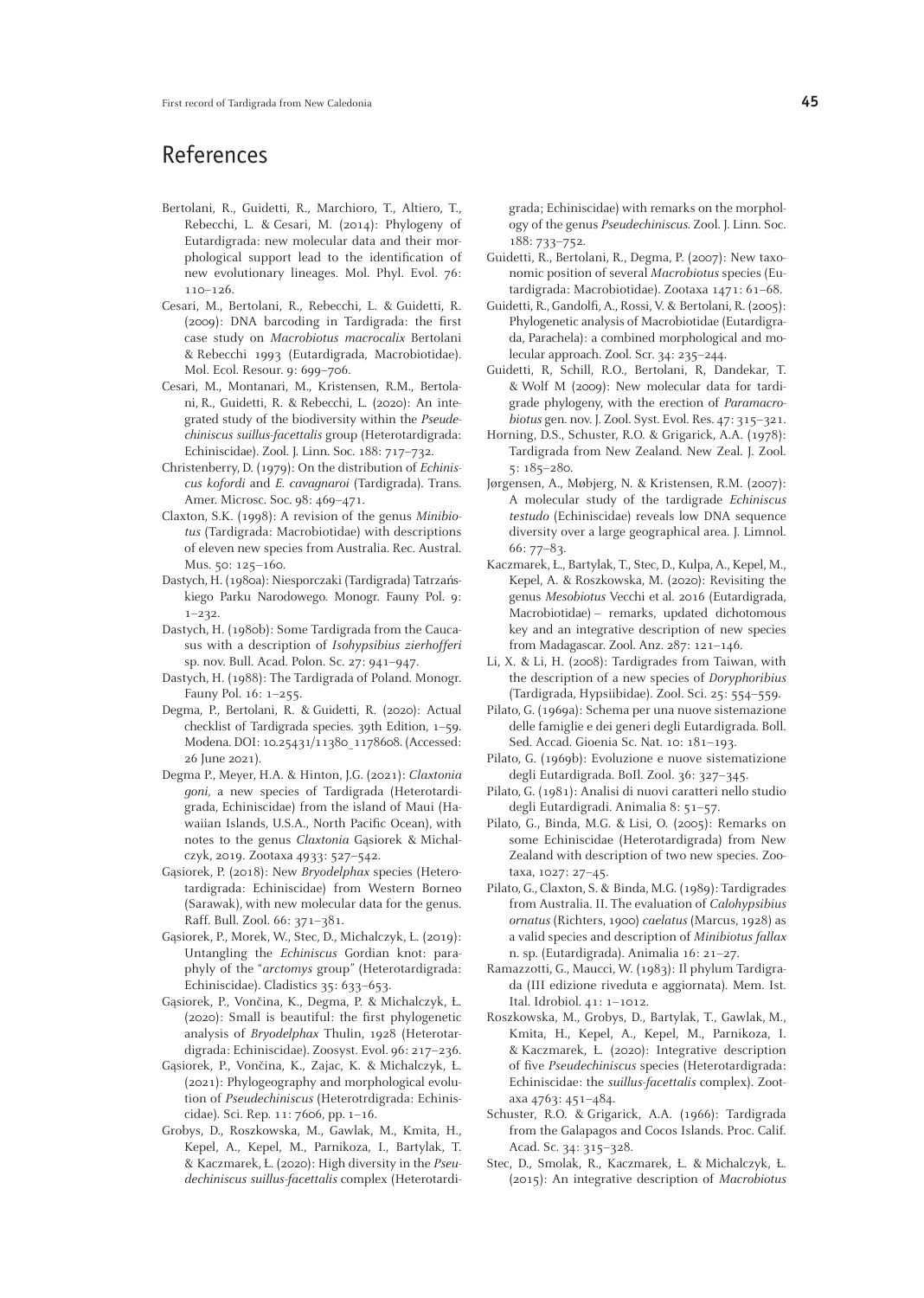*paulinae* sp. nov. (Tardigrada: Eutardigrada: Macrobiotidae: *hufelandi* group) from Kenya. Zootaxa 4052: 501–26.

- Tumanov, D.V. (2020): Analysis of non-morphometric morphological characters used in the taxonomy of the genus *Pseudechiniscus* (Tardigrada: Echiniscidae). Zool. J. Linn. Soc. 188: 753–775.
- Vecchi, M., Cesari, M., Bertolani, R., Jönsson, K.I., Rebecchi, L. & Guidetti, R. (2016): Integrative systematic studies on tardigrades from Antarctica identify new genera and new species within Macrobiotoidea and Echiniscoidea. Invertebr. Syst. 30: 303–322.